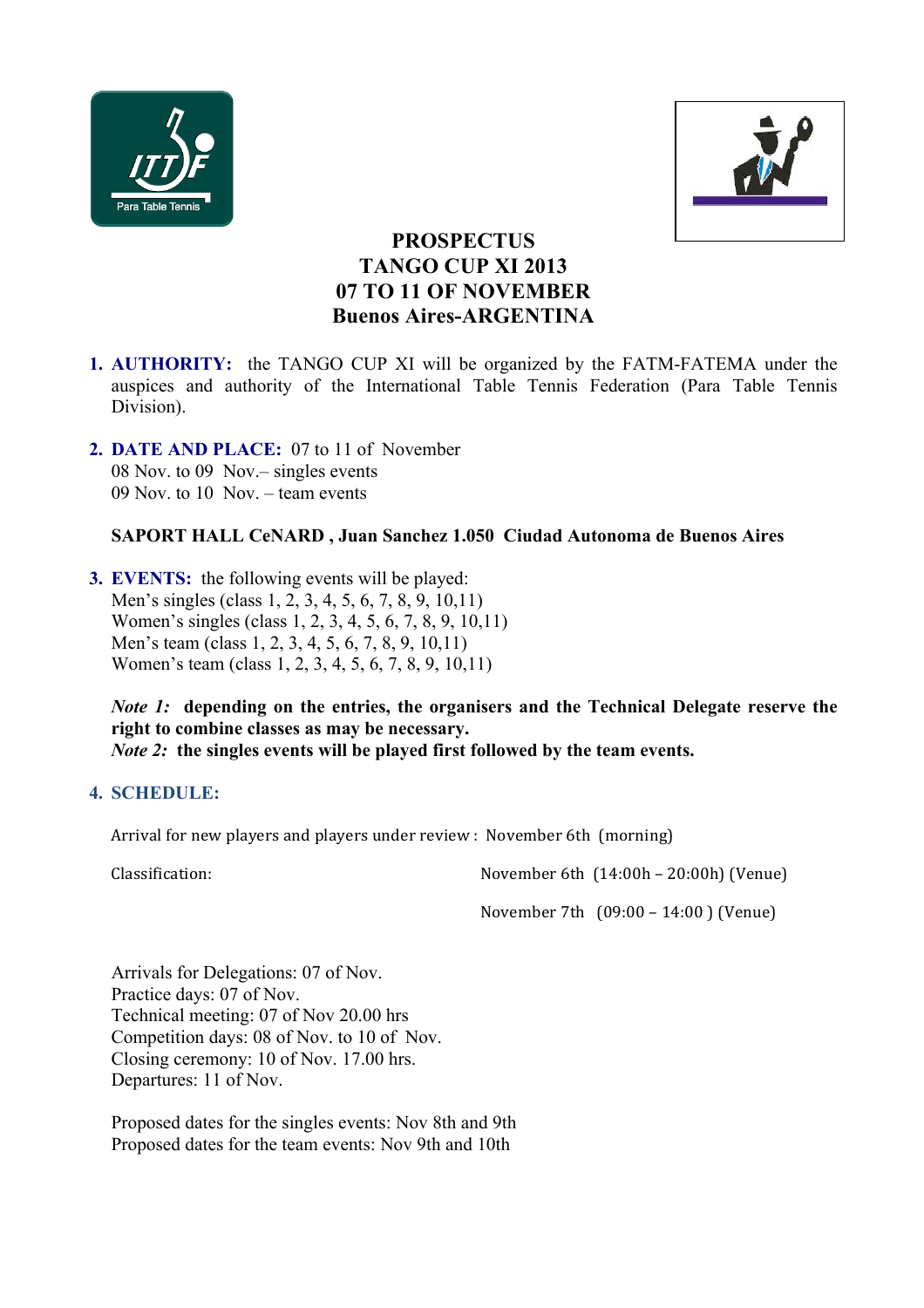- **5. RULES:** the event will be conducted in accordance with the current Laws of Table Tennis, the Regulations for International Competitions and specific PTT directives (which may be amended from time to time).
- **6. EQUIPMENT:** the following equipment will be used:

 **14 Tables for competition (Double Happiness blue) DHS T 1223. , Nets: DHS P104/106 Balls: DHS40 \*\*\* (white). Floor: Wood**

*Note:* **8 tables will be wheelchair accessible.**

#### **7. ELIGIBILITY**

The event is open to players who are eligible to represent their national association according to the ITTF Handbook 2012-2013.

#### **8. OFFICIAL ORGANIZER**

| Name:                | Vitaliano Brandoli                                                    |
|----------------------|-----------------------------------------------------------------------|
|                      | Physical/postal address: Ramsay 2.250 Ciudad Autonoma de Buenos Aires |
| E-mail:              | vitalianobran@yahoo.com.ar                                            |
| Phone:               | 5411 46513727                                                         |
| Fax:                 | 5411 44670397                                                         |
| Tournament Director: | Vitaliano Brandoli                                                    |

#### **9. TECHNICAL DELEGATE FOR THE EVENT**

Name: Edimilson Pinheiro (BRA)<br>Email: edimilsompinheiro@gmail. Email: edimilsompinheiro@gmail.com<br>Phone: 55 12 8850-5147 Phone: 55 12 8850-5147<br>Fax: 55 12 3144-0188 55 12 3144-0188

#### **10. REFEREE**

Name: Gabriel Levisman (ARG) Email: levismangabriel@gmail.com

#### **11. CLASSIFIER**

The chief classifier is Dra. Iris Serrano (VEN) and the classifier is Nadia Vaccaro (ARG) (Fa20).

#### **12. CLASSIFICATION**

All new players and players who are to have their classification reviewed should be present in time for classification. This means that all these players should arrive by November  $6<sup>th</sup> 2013$ . morning, the same for players on re-evaluation. Classification will start on November 6th afternoon and evening and will continue on November 7th morning.

All players should bring with them their medical diagnosis and any other medical information relevant to their classification. They should report to classification with these documents, dressed as if they are going to play a match and with all their table tennis equipment including sports chairs. All players and support staff are expected to cooperate fully in the classification process.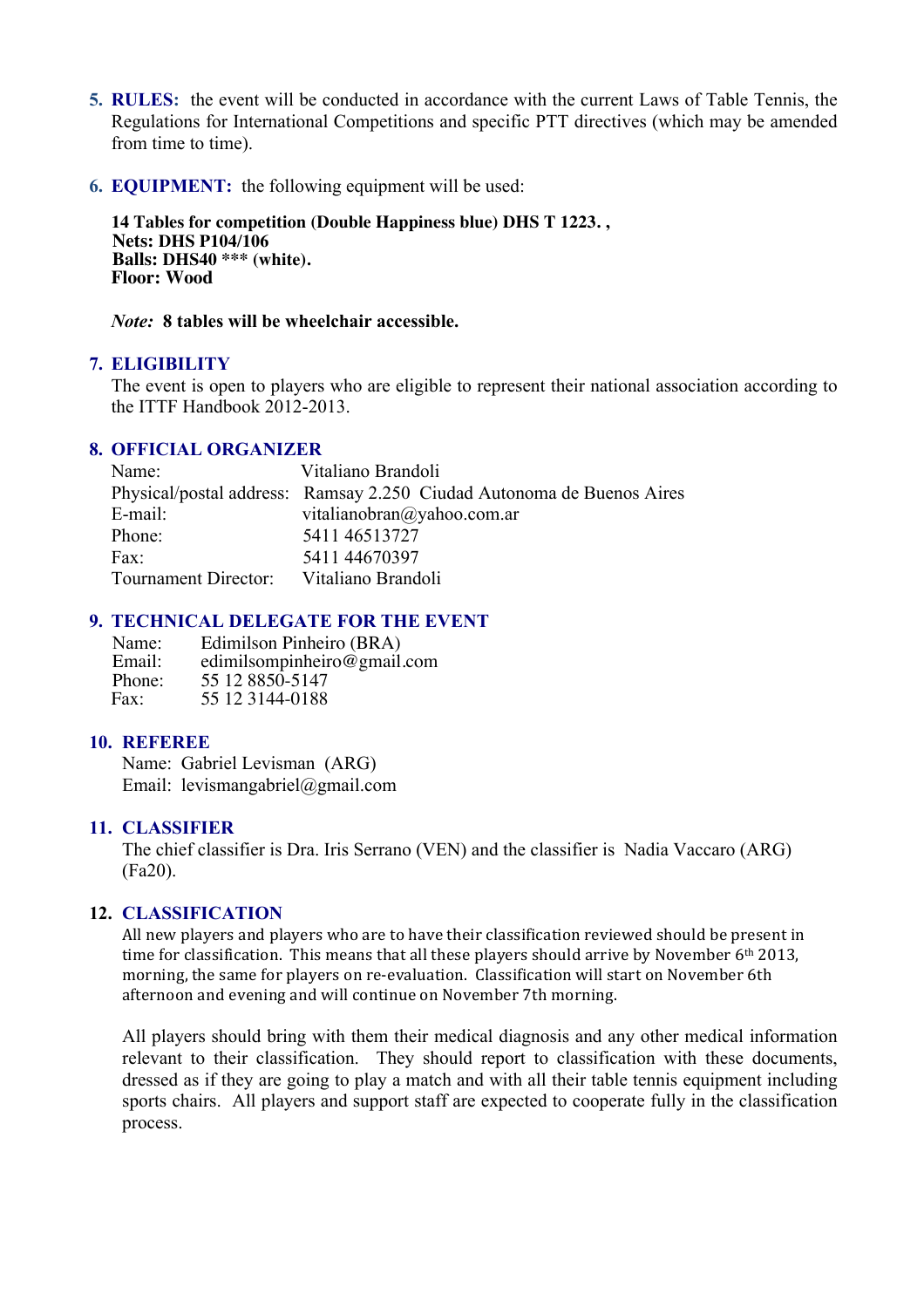#### **13. PARTICIPATION QUOTAS**

A player may only play in the class indicated on his or her international classification card unless, due to the low number of players, his or her class is combined with the next class or classes. Then they may play in the next higher class event.

The minimum entry for a singles class to be played is 4 players.

For Fa20 events, the maximum number of entries per association per class is 6 plus 2 extra juniors.

For Fa40 events, the maximum number of entries per association per class is 4 but the host association may enter up to 6 players.

The minimum entry for a team event to be played is 4 teams with 2, 3 or 4 players forming a team.

In Fa40 events, each Association may enter a maximum of 2 teams but the host may enter 2 teams per class.

In Fa20 events, a maximum 2 teams per Association may be entered where all players are from the same Association.

Players from different countries may form a team in the team event in Fa40 and Fa20 competitions, but if there are 3 players in the same event from the same Association, only the  $3<sup>rd</sup>$  lowest ranked player may form a team with a player from another Association.

All other persons wishing to accompany a team (i.e. who are not members of the team) are subject to special charges and should contact the organisers for further information. These packages are limited and subject to availability of places in the official hotels. Priority will be given to the Official Party of all the delegations.

#### **14. ENTRY PROCESS**

Only entries submitted by or endorsed by the national association will be accepted (national paralympic committees are advised to contact the national association urgently to confirm this system of entry).

All players must bring with them a valid passport which will be copied for the ITTF database.

The first entry (entry by number) deadline is: 20/09/2013 The second entry (entry by name) deadline is: 10/10/2013

In order to secure full participation, national associations failing to confirm their participation according to deadlines will be removed from the list of participants.

The limit on the number of entries is 140 players.

#### **15. SYSTEM OF PLAY**

*Singles events:* the first stage will be played in a round-robin basis in groups of even numbered players but there shall not be less than 3 and not more than 5 players in a group and priority will be given to groups of 4 players. If there are 5 or less players, the event will be played as a round-robin without knock-out. Two players advance from each group to the second stage which will be played in a knock-out format.

*Team events:* the first stage will be played in a round-robin basis with priority given to groups of 3 teams with the winner and runner-up in each group advancing to play in the knock-out rounds. If there are 5 or less teams, the event will be played in a round-robin format without knock-out.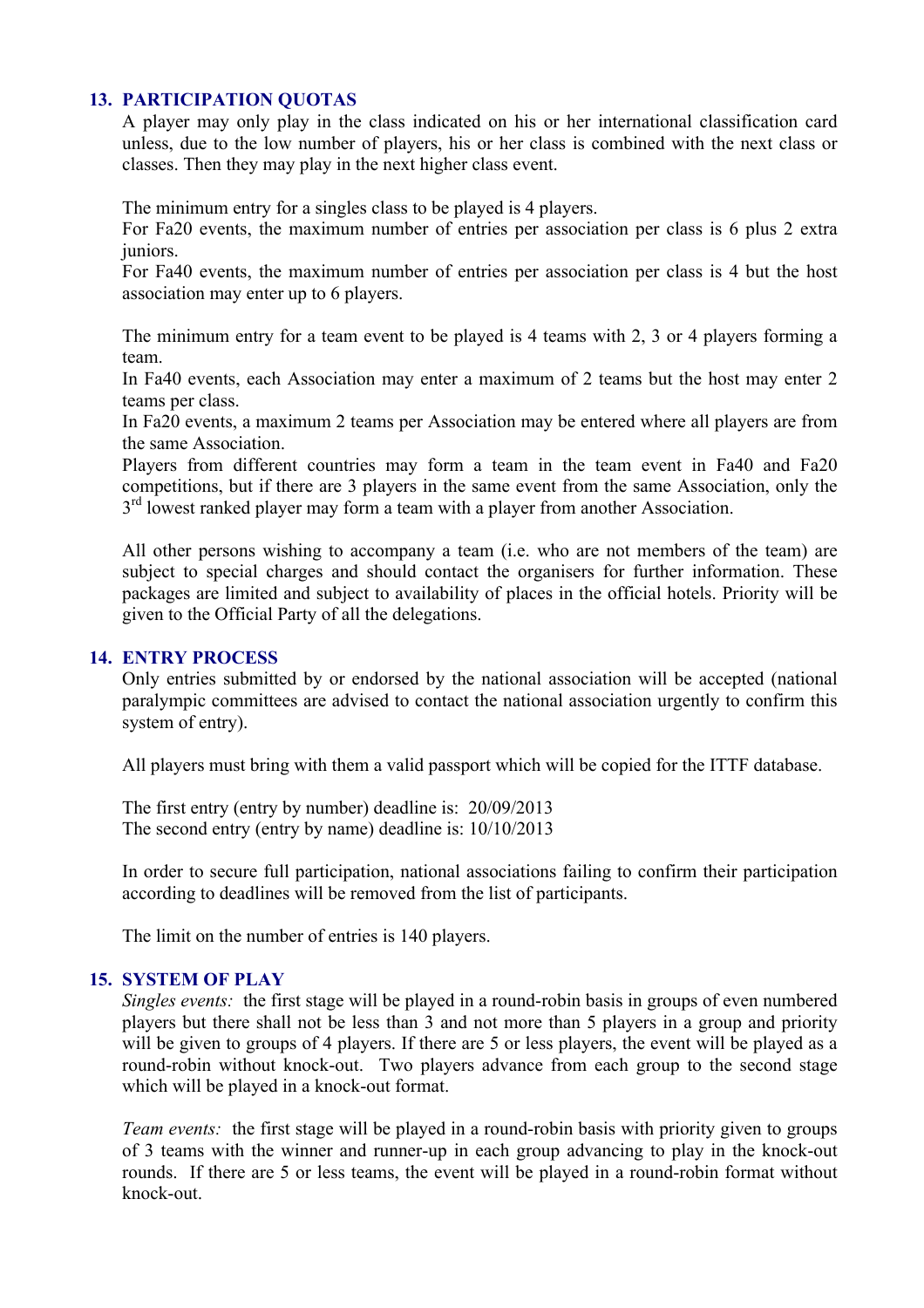Teams will play as follows: A vs X; B vs Y; Doubles; A vs Y; B vs X

*General:*

The numbers of groups will be decided by the TD and the referee in cooperation with the organising committee. If the number of groups in an event is decided not to be a multiple of 2 (e.g. 2, 4 or 8 etc.), winners from the groups with the highest ranked seeded players shall have byes in the first round of the second stage, in ranking order.

All matches will be played to the best of 5 games. Medals will be awarded for gold  $(1<sup>st</sup>)$ , silver  $(2<sup>nd</sup>)$  and bronze  $(3<sup>rd</sup>)$  places.

## **16. SEEDING**

Seeding for all the events will be done according to the latest ITTF PTT rating list at the time of the draws.

#### **17. TECHNICAL MEETING**

The technical meeting will be held on 07 at a time and place announced on your arrival.

#### **18. DRAWS**

The draws will be done for the singles events on November 7th and for the team events on on November 8th.

## **19. PERSONS ON THE BENCH**

The following persons on the bench are permitted:

- 19.1 In singles events, 1 seat for a coach on the playing field (behind the surrounds).
- 19.2 In the team events 5 seats for one (1) coach and up to 4 players of the team playing the match.
- 19.3 No other players or personnel may have access to the area behind the surrounds or the playing area. Special provisions and seating areas will be made for medical personnel.

#### **20. ENTRY FEES**

For PTT events, the entry fees include accommodation and capitation fees. The entry fees have to be paid in Euro to the organisers as set out below:

#### **HOTEL CENARD € 380,00 Per person per night sharing (5 in a room)**

- $\epsilon$  120,00 Entry to be submitted with the first entry
- *€ 260,00 Must be paid in cash on arrival*
- $\epsilon$  45,00 The fee for the extra night per person 5 in a room

*The rooms with bathroom accessible is shared to 5 persons.*

## **HOTEL CRISTAL PALACE / HOTEL MANUELA PEDRAZA**

- **€ 480,00 Per person per night sharing (2 in a room)**
- $\epsilon$  150,00 Entry to be submitted with the first entry
- *€ 330,00 Must be paid in cash on arrival*
- $\epsilon$  50,00 The fee for the extra night per person in a double room
- $\epsilon$  100,00 The fee for the extra night per person in single room

 *Hotel Cristal Palace bathrooms doors width 66 cm (40 rooms) Hotel Manuela Pedraza bathrooms doors width 80 cm (18 rooms)*

**PLEASE NOTE:** It is possible to take part only in the tournament.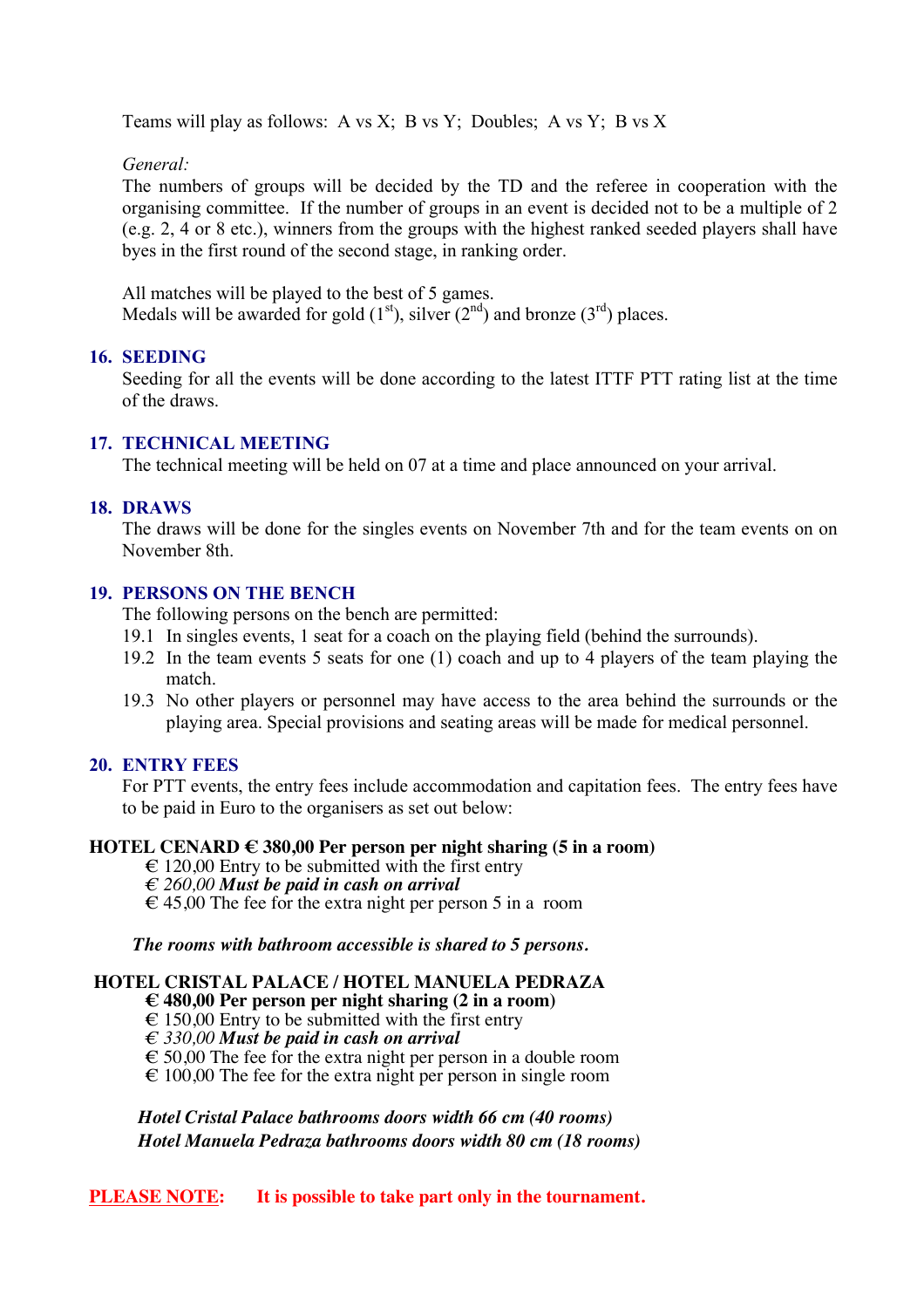Should there be any spectators or supporters, they should contact the organisers to enquire if a package is available for them.

#### **Payments should be as follows**:

|                        | Name of organisation: FATEMA Federación Argentina de Tenis de Mesa Adaptado |
|------------------------|-----------------------------------------------------------------------------|
| <b>Bank name:</b>      | Banco De la Provincia de Buenos Aires                                       |
| <b>Account name:</b>   | FATEMA Federación Argentina de Tenis de Mesa Adaptado                       |
| <b>Account number:</b> | 0014 5120 001 513814                                                        |
| <b>Swift Code:</b>     | PRBAARBA                                                                    |
| $N^{\circ}$ of CBU:    | 01400427 01512005138145                                                     |
| <b>Branco Adress:</b>  | ALMAFUERTE 3086 San Justo, Buenos Aires, ARGENTINA                          |
|                        | CP 1754                                                                     |

#### IBAN:

## All bank charges are for the cost of the party making the payment.

## **21. OFFICIAL HOTELS**

The hotel for teams is: Cristal Palace Hotel<br>
Physical/postal address: Ciudad de la Paz 2.550, Ciudad Autonoma de Buenos Aires.<br>
E-mail: info@cristalpalace.com<br>
Phone: 541147861700<br>
Fax: 541147861700<br>
Website address: www.

 The hotel for teams is**: Manuela Pedraza Hotel** Physical/postal address: Manuela Pedraza 2.189 , Ciudad Autonoma de Buenos Aires E-mail  $\cdot$ Phone: 0541147034927 Fax: 0541147034927 Website address: www.hotelpedraza.com.ar

 The hotel for teams is: **CeNARD Hotel** Physical/postal address: Juan Sanchez 1050, Ciudad Autonoma de Buenos Aires. E-mail: deportes@deportes.gov.ar Phone: 541147041600 Fax: 541147041600 Website address: www.deportes.gov.ar

#### **22. TRANSPORTATION**

The organizers will provide transportation for teams and officials from 06/11 and to 11/11 and airport or from 06/11 and to 11/11 railway station.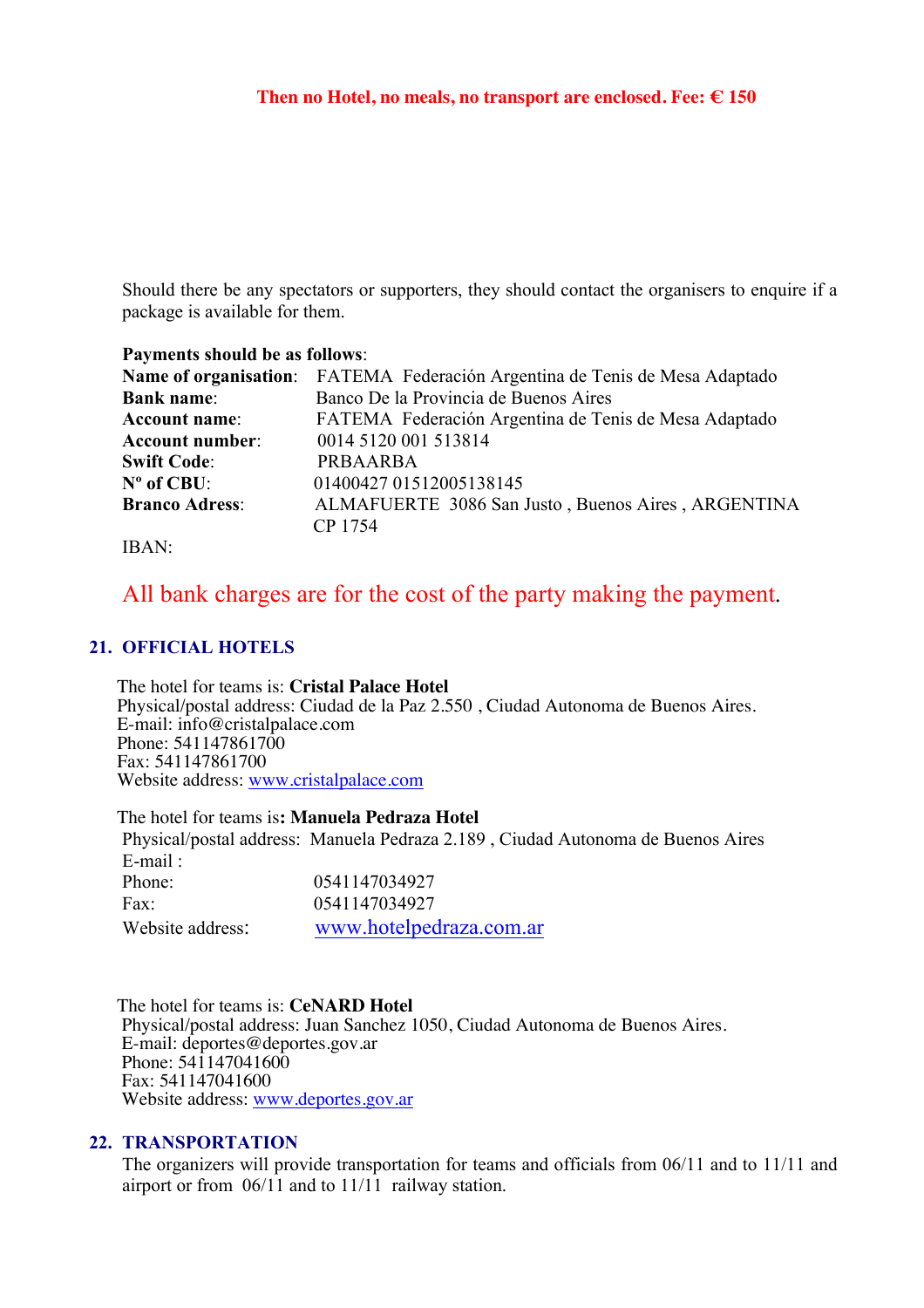#### **23. OBLIGATIONS**

All players entered must compete against any other participating player and by entering, agree to be bound by the ITTF Anti-Doping, Anti-Harassment and Classification policies and procedures during the event. The entry forms contain an undertaking to be signed by a responsible official of the nominating Association and the team member covering these matters and no entry will be accepted unless such an undertaking has been given.

Similarly, it is the responsibility of the association, player or team member to ensure that he or she has adequate medical, travel and other appropriate insurance.

#### **24. TELEVISION, MOTION PICTURE AND INTERNET COVERAGE CONDITIONS**

By entering the event, all participants agree to abide by all ITTF rules and by the rules and regulations of the organisers. All associations, teams and individual players agree to be abide by the rulings of the ITTF and its agents in all matters concerning television coverage, video, internet web casting, motion picture coverage, and photographic coverage of any kind. Participants release all rights, or rights held by their agents or sponsors, in all matters relating to television and web casting coverage, video and motion picture coverage, and photographic coverage of any kind; and hence accept such coverage during the event. Any participant, when called upon, must appear promptly to press conferences or medal presentations and follow the procedures set by the ITTF and the organisers.

## **25. CANCELLATION POLICY**

The policy applies as follows:

- 25.1 cancellation after the first entry but before the second entry: the first entry fee is forfeited.
- 25.2 cancellations after the second entry: the first entry fee plus an additional 30% of the entry fee is forfeited i.e. a total of 60% of the total entry fee.
- 25.3 cancellations within 10 calendar days of the arrival date will be decided by the organisers in consultation with the TD.

This is provided that the player is not able to prove circumstances beyond his or her control e.g. admission to hospital.

## **26. VISAS**

Should you need assistance to apply for a visa (e.g. a letter of invitation), please provide the organisers with the following details:

- Full name as in passport
- Function in the team
- Passport number
- Passport expiry date

*Note:* the requirements for visas are not under the control of the ITTF or the organisers but under the Argentina Government's jurisdiction and the association must fulfill all requirements in order to get a visa in time.

## **27. COMPLEMENTARY INFORMATION:**

Average low temperature expected: 15º Celsius Average high temperature expected: 25º Celsius Average rainfall expected: 131 cm3

## **28. DOCUMENTS ATTACHED**

Together with this Prospectus, attached are the following documents: